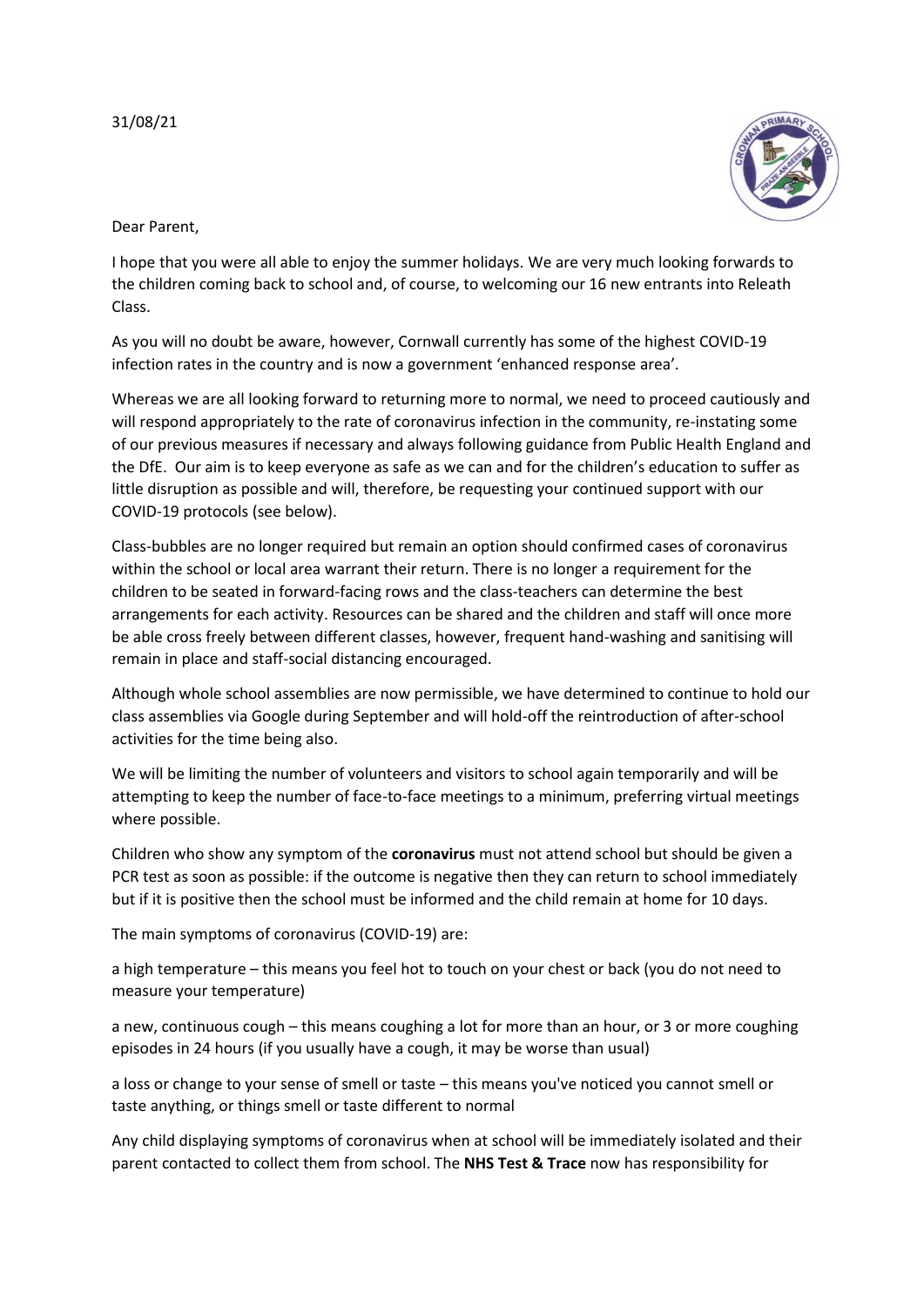identifying the close-contacts of anyone who tests positive for coronavirus: whole-classes will not now need to routinely isolate where there is a single case reported but individuals will be contacted directly where appropriate and will be required to remain at home for 10 days even if they do not themselves display any symptoms.

Children unable to attend school due to having to isolate for reasons of the coronavirus will be provided with remote home-education activities that will closely reflect the work completed in the classroom. We ask parents to support their children with the completion of this work though the Google Platform.

Staff members will continue to undertake twice weekly LFD testing but this is not recommended for primary-age pupils.

Children who are poorly for other reasons should not attend school. If they have had sickness or diarrhoea then the **'48-hour rule'** applies to ensure that any infection is not transmitted to other pupils or staff: the child should remain at home until 48-hours after the last bout of sickness or diarrhoea. Children must not swim for two weeks after a bout of diarrhoea.

The school recognises that some pupils will, at some point, require **medication** during the school day or on organised school activities. Parents must complete the required medical forms at the school office before any arrangement can be undertaken.

### **COVID-19 Protocols –** *for review at the end of September:*

- Children who display any symptoms of COVID-19 must not attend school.
- Parents are requested to wear a face-covering when on the school premises.
- Parents are requested to maintain a social-distance of 2m+ from the school staff.
- Parents are requested to leave immediately after dropping-off the children in the morning and when collecting them at the end of the school day.
- Parents are asked to request any appointment in advance and to agree to these being held virtually where possible. *Please only come into the School Office if the matter cannot be managed by a phone-call.*
- Parents are asked to remind their children about good personal hygiene ('Catch it. Bin it. Kill it') and to send their children to school with their own pack of tissues.

Please find below some further information for the start of the autumn term when we welcome the children to school on **Tuesday, 7th September**.

The children should be dropped-off at **8.45 am** in the rear playground and will be greeted outside by a member of staff before being welcomed into their classes to immediately begin their Early Morning Tasks.

Messages can be relayed to the class-teachers as the children are delivered to the school but please ask for an appointment at the end of the day where necessary since they will be busy preparing their lessons at this time. Your child's class-teacher will share day-to-day information with you through **Class Dojo** and you can contact them using this platform also on week days, 8.00 am – 5.00 pm.

Official communications, however, should be made to the school by email and concerns raised with the relevant members of staff or governors directly in this way.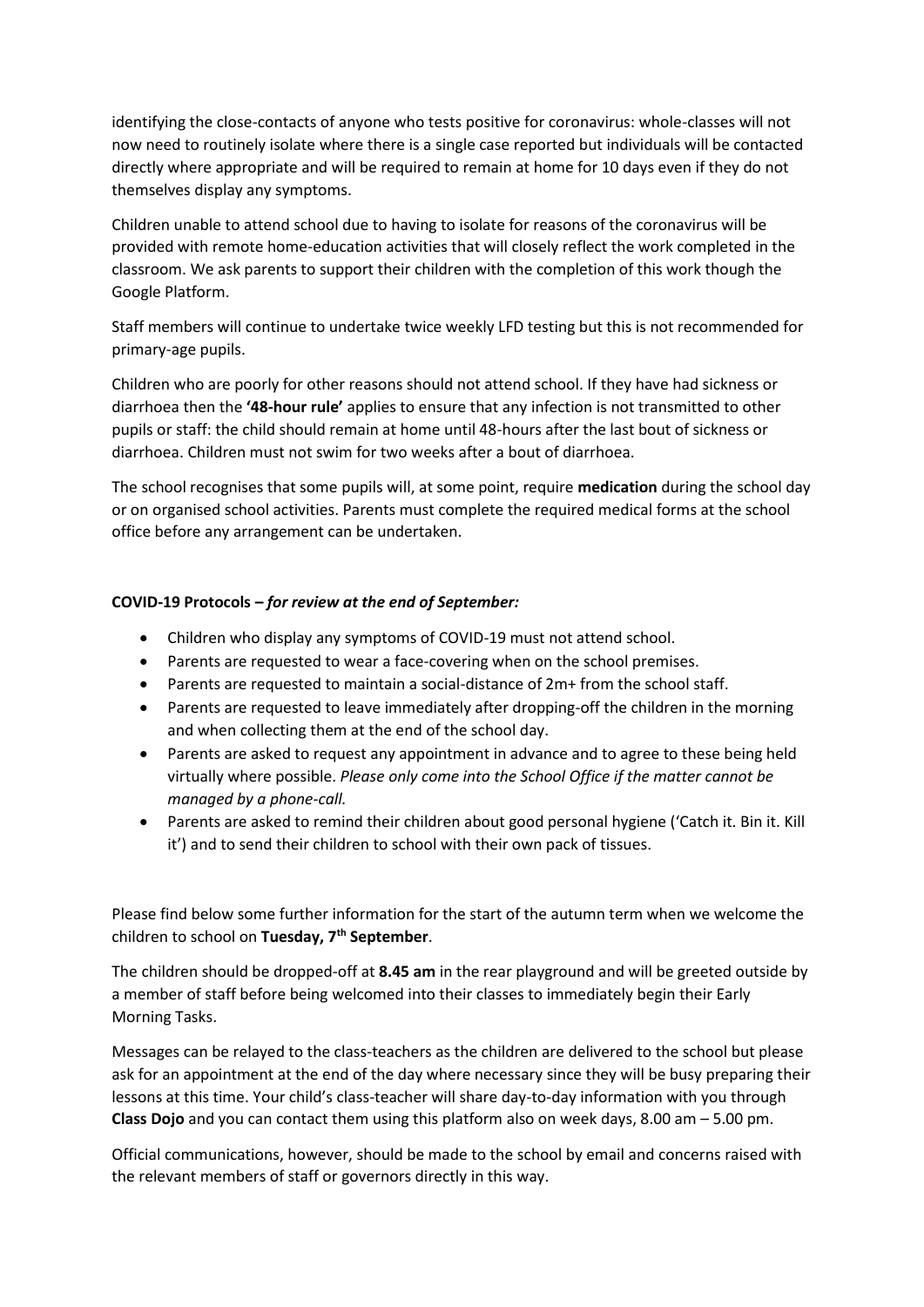Please be reminded that the school's **website** also contains lots of useful information including school policies, minutes of governor meetings, a calendar of events etc.

# *NB - Staff members are not expected to read or respond to messages outside of their normal school working hours.*

**Registration** will be at **9.00 am** with any pupil arriving after this time needing to be signed-in at the school office and marked as 'late'. Pupils arriving after 9.10 am will be recorded as having an 'unauthorised absence' so please ensure that you ensure good punctuality so that your child's school day gets off to the best possible start.

School meals are provided free of charge to pupils in Reception, Year 1 and Year 2 and can be purchased for children in all other year groups at a cost of **£2.34 per meal** through **ParentPay** only. Please see the autumn menu from Chartwells published on the school's website and through Class Dojo.

The children are expected to wear their **school uniform** each day *except on the days when they have timetabled PE lessons* (not including swimming lessons). We do, however, recommend that the children continue to bring an additional item of warm clothing due to the on-going guidance to ensure that the class-rooms are more than normally ventilated.

We aim for all children to have **good attendance** of 96% and above. Please be reminded that parents are responsible for ensuring the good attendance and punctuality of their children. We ask that routine dental and medical appointments are made for times outside of the school day, and would remind parents that children whose attendance falls below 90% *for whatever reason* are deemed by the DfE to be 'persistent absentees' and will have the circumstances investigated by the Education Welfare Officer. The DfE expects that all children will return to full-education, including those previously deemed to be Critically Extremely Vulnerable. If you or your child has anxiety about the return to school, please get in touch – we will be happy to help.

Requests for absence from school can only be approved by the Headteacher in 'exceptional circumstances'. They must be received by the school in writing 14 days in advance and any absence will be classed as 'unauthorised' if taken without the written consent of the Headteacher – *please see the SPCMAT Pupil Attendance Policy.* Holiday requests are rarely authorised during term time.

### **Term dates:**

**Autumn Term: 6th September – 17th December 2021** Monday,  $6<sup>th</sup>$  September – INSET Day 1 (school closed to pupils) *Half Term – 25th -29th October* Monday,  $1^{st}$  November – INSET Day 2 (school closed to pupils)

## **Spring Term: 4th January – 8 th April 2022**

*Half Term – 21st -25th February*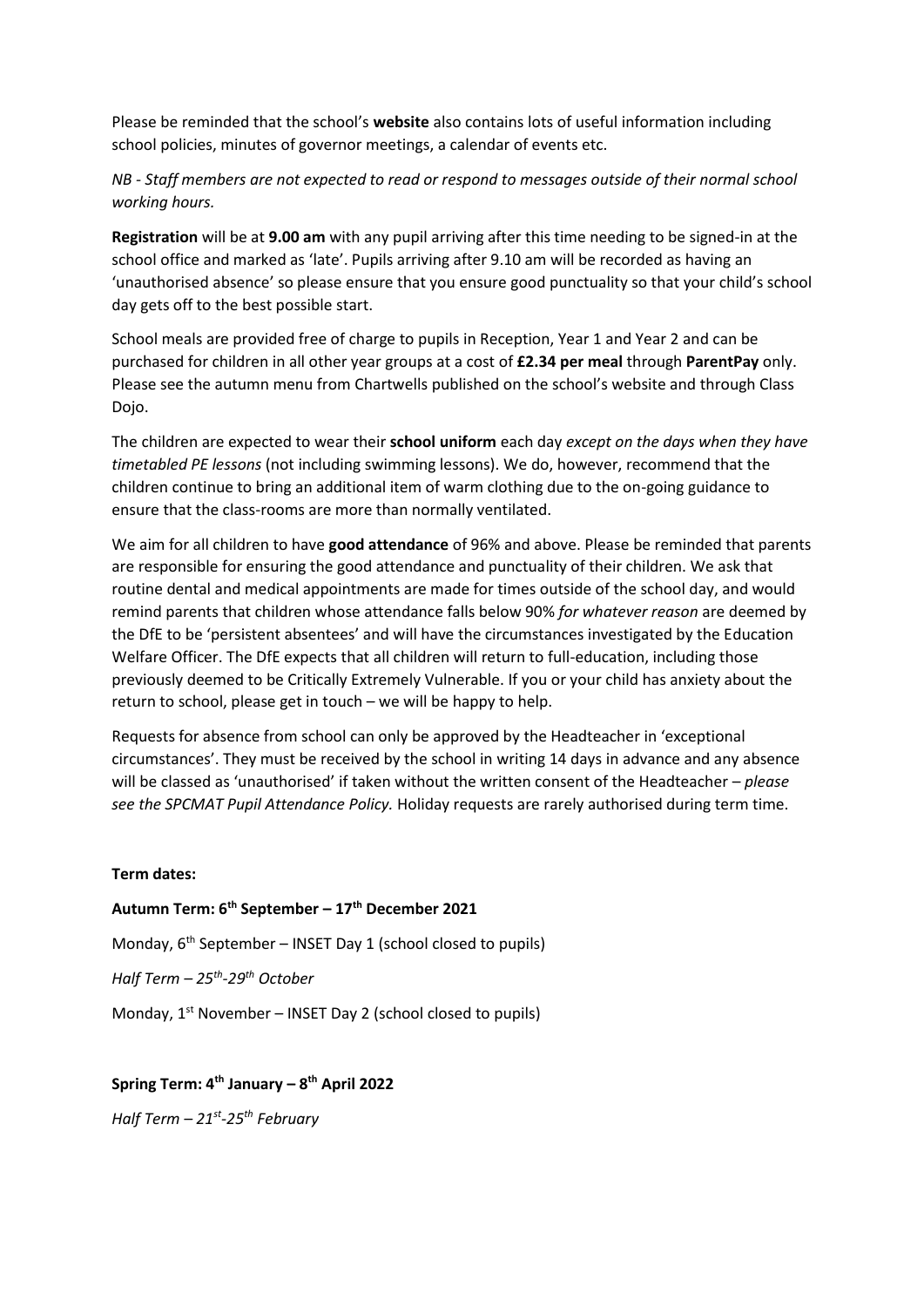#### **Summer Term: 25th April – 26th July 2022**

Friday,  $27<sup>th</sup>$  May – INSET Day 3 (school closed to pupils) *Half Term – 30th May – 3 rd June* Monday,  $6<sup>th</sup>$  June – Platinum Jubilee school closure day Monday, 25<sup>th</sup> July - INSET Day 4 (school closed to pupils) Tuesday, 26<sup>th</sup> July - INSET Day 5 (school closed to pupils)

The school day ends at **3.15 pm.** We ask that you drive and park responsibly and with caution. Dogs should ideally not be brought onto the school premises and should remain in the car if they do accompany you at drop-off or pick-up times.

The children can be collected from the playground at 3.15 pm and, once released by the member of staff, parents have sole-responsibility for managing their child's behaviour and welfare.

We are looking forward to having **parent volunteers** back to assist in the school when local COVID-19 levels are below the national average once more. The Trust now require that any volunteer completes an application form and secures two references – *forms are available from the school office or to download from the school's website under the 'information-forms' tab.* 

The **After School Club** will run from **3.15 – 5.00 pm** each Monday and Tuesday during term-time (except INSET days or other school closure days). Bookings should be made in advance and a registration form is required – *both available from the school office or to download from the school's website under the 'school-forms' tab.*

The cost is now £4.00 per child per session (including a snack and drink) from  $3.15 - 4.15$  pm then £3.00 from 4.15 pm to 5.00 pm. Parents will be billed monthly and will need to make payment using **ParentPay**.

The **school newsletter** will continue to be published each Friday on-line rather than in paper form but, in response to parent requests, we will now be posting it onto Class Dojo as well as the school's website.

**Safeguarding** is everybody's responsibility and we ask that parents and visitors to our school share any concerns they may have with the appropriate members of staff.

The staff at Crowan Primary have received training to manage safeguarding concerns appropriately and will always prioritise the health, safety and well-being of our pupils. The school has a duty to refer child protection concerns to the Multi Agency Referral Unit (MARU) - usually the parents/cares of the child will be informed in advance of such a referral.

Mr. Paul Hunkin is the **Designated Safeguarding Lead** for the school and Mr. Matthew Goad and Mrs. Vicci Gillam are the Deputy DSLs. The school's Safeguarding and Whistleblowing Governor is Mr. Colin Benney.

I hope that you find the above information helpful and look forward to seeing all of the children again next Tuesday.